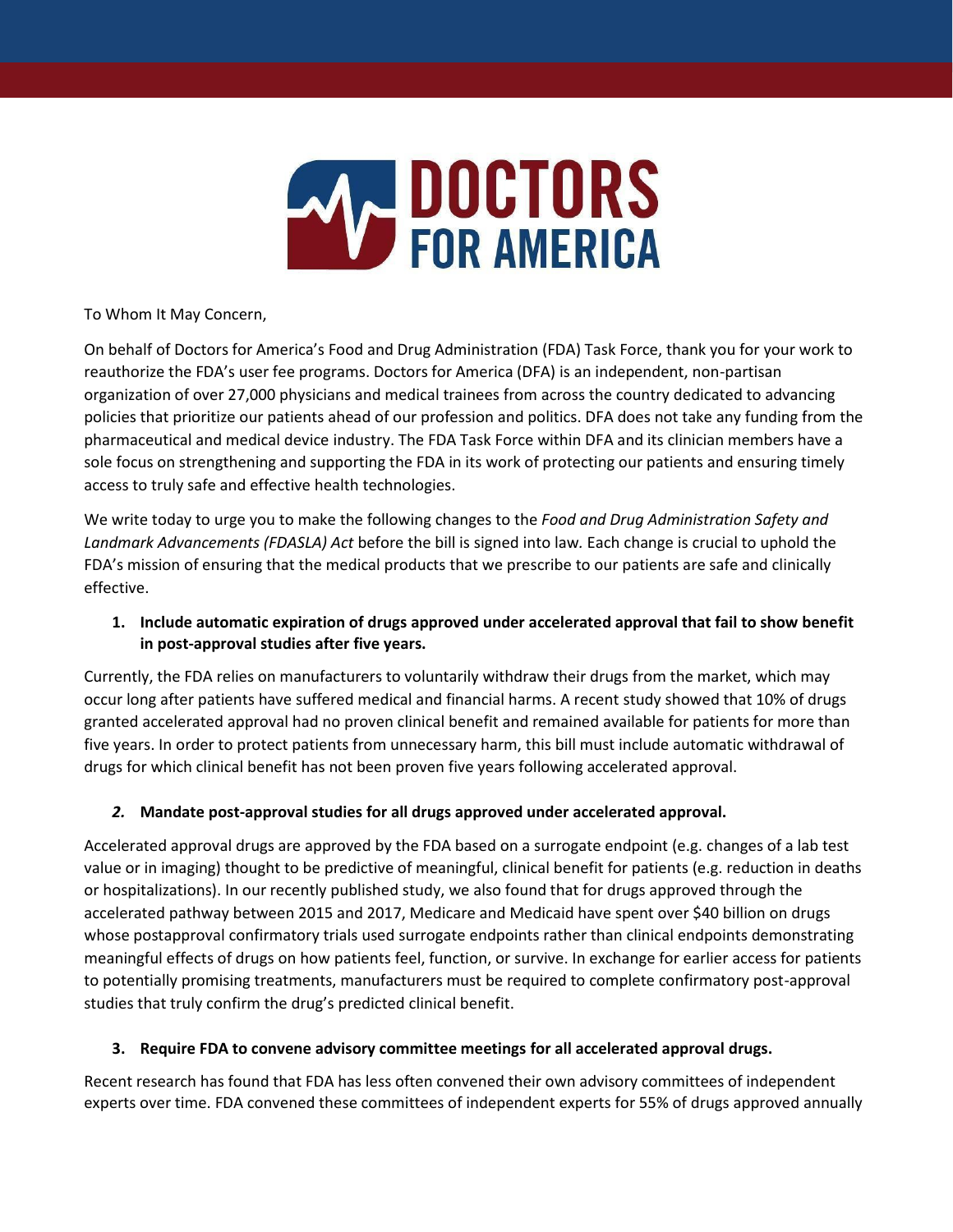in 2010 to 6% in 2021. Particularly for accelerated approval drugs where approval is based on less evidence, FDA must convene these experts to offer their recommendations for these approvals. These committees should also be consulted in the design of postapproval studies to ensure that these required confirmatory trials are structured to ascertain true clinical benefit for patients.

### **4. Clarify that Real-World Evidence should only augment post-approval studies, not fully support.**

Prior research has shown that none of the required confirmatory trials for drugs granted accelerated approval between 2009 and 2018 could be replicated using existing real-world evidence such as electronic health record or medical claims data. Real world evidence can be used to supplement clinical trial data, but is insufficient for demonstrating clinical benefit of accelerated approval drugs. Patients deserve to have access to speedy therapy but not at the risk of ineffective, and sometimes dangerous outcomes.

## **5. Any FDA user fee legislation must include enforceable measures to ensure clinical trial diversity and to hold sponsors accountable should they not ensure adequate representation in their studies.**

Currently, FDASLA does not include any provisions to ensure adequate representation across age, gender, and race/ethnicity of studies supporting FDA approval of new medical products. Such policies are critical for ensuring that sponsors are testing their treatments in trial participants that reflect patients who ultimately will be prescribed the drug or device. While FDA has made efforts to encourage sponsors to increase diversity in their clinical trials, these have not been sufficient. Various studies have shown that pivotal trials over time have failed to enroll certain subpopulations of patients. FDA has recently issued guidance to recommend -- but not require – sponsors submit race and ethnicity diversity plans, but without enforcement mechanisms, it is unclear if sponsors will adhere to this recommendation. The National Academies of Science, Engineering, and Medicine also recently released a report on *Improving Representation in Clinical Trials and Research: Building Research Equity for Women and Underrepresented Groups*, which includes several actionable recommendations that should be included as part of the user fee legislation.

In Appendix A, you will find the proposed amendments specifically related to the accelerated approval pathway as well as why these are important based on medical literature and clinical practice. Also attached are line by line amendments to FDASLA including provisions to ensure clinical trial diversity.

Patients deserve the assurance that the drugs they are prescribed have been proven effective based on the highest evidentiary standards. Patients and providers need speedy access to therapies that are both safe and effective. Please reach out to me with any questions.

Sincerely,

R. Ramachancran

Reshma Ramachandran, MD MPP Chair, Doctors for America FDA Task Force Co-Director, Yale Collaboration for Research Integrity and Transparency (CRIT)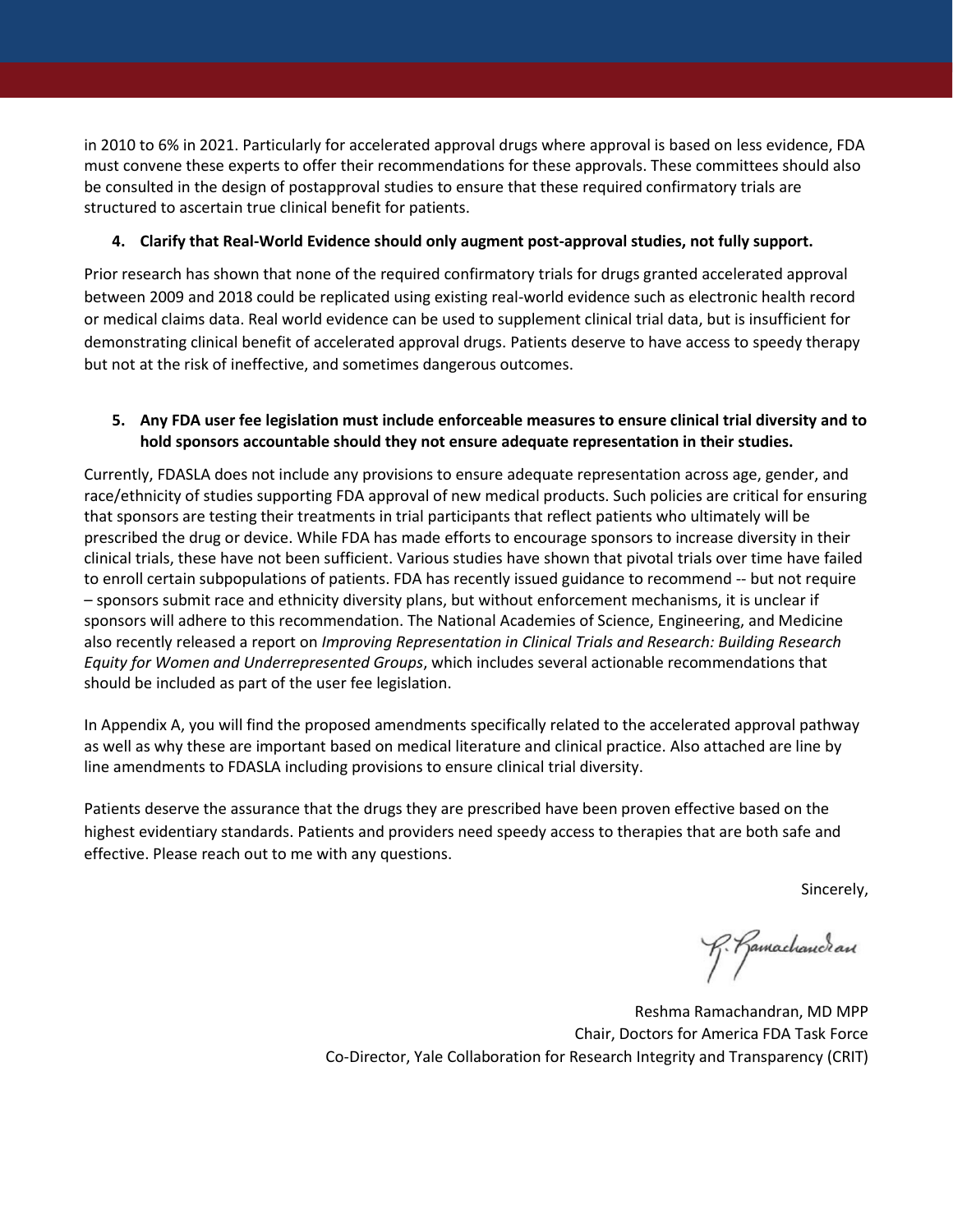#### **Appendix A: Amendment Language to FDASLA**

#### **Section 506. MODERNIZING ACCELERATED APPROVAL**

**1) Postapproval studies for all accelerated approval drugs should be required to confirm their clinical benefit and FDA should convene advisory committees** 

Draft Bill Language: (a) IN GENERAL. – Section 506(c) of the Federal Food, Drug, and Cosmetic Act (21 U.S.C.  $356(c)$ ) is amended-

(1) in paragraph  $(2)$ —

(A) by redesignating subparagraphs (A) and (B) as clauses (i) and (ii), respectively, and adjusting the margins accordingly;

(B) by striking "Approval of a product" and inserting the following:

"(A) In General.—Approval of a product";

(C) in clause (i) of such subparagraph (A), as so redesignated, by striking ''appropriate postapproval studies'' and inserting ''an appropriate postapproval study or studies…; and

(D) by adding at the end the following:

''(B) STUDIES NOT REQUIRED. —If the Secretary does not require that the sponsor of a product approved under accelerated approval conduct a postapproval study under this paragraph, the Secretary shall publish on the website of the Food and Drug Administration the rationale for why such study is not appropriate or necessary.

**Amendment**: (a) IN GENERAL. – Section 506(c) of the Federal Food, Drug, and Cosmetic Act (21 U.S.C. 356(c)) is amended—

 $(1)$  in paragraph  $(2)$ —

(A) by redesignating subparagraphs (A) and (B) as clauses (i) and (ii), respectively, and adjusting the margins accordingly;

(B) by striking "Approval of a product" and inserting the following:

"(A) In General.—Approval of a product shall be subject to the following requirements";

(C) in clause (i) of such subparagraph (A), as so redesignated, by striking ''appropriate postapproval studies'' and inserting ''an appropriate postapproval study or studies…; and

(D) by adding at the end the following:

''(B) STUDIES NOT REQUIRED. —If the Secretary does not require that the sponsor of a product approved under accelerated approval conduct a postapproval study under this paragraph, the Secretary shall publish on the website of the Food and Drug Administration the rationale for why such study is not appropriate or necessary.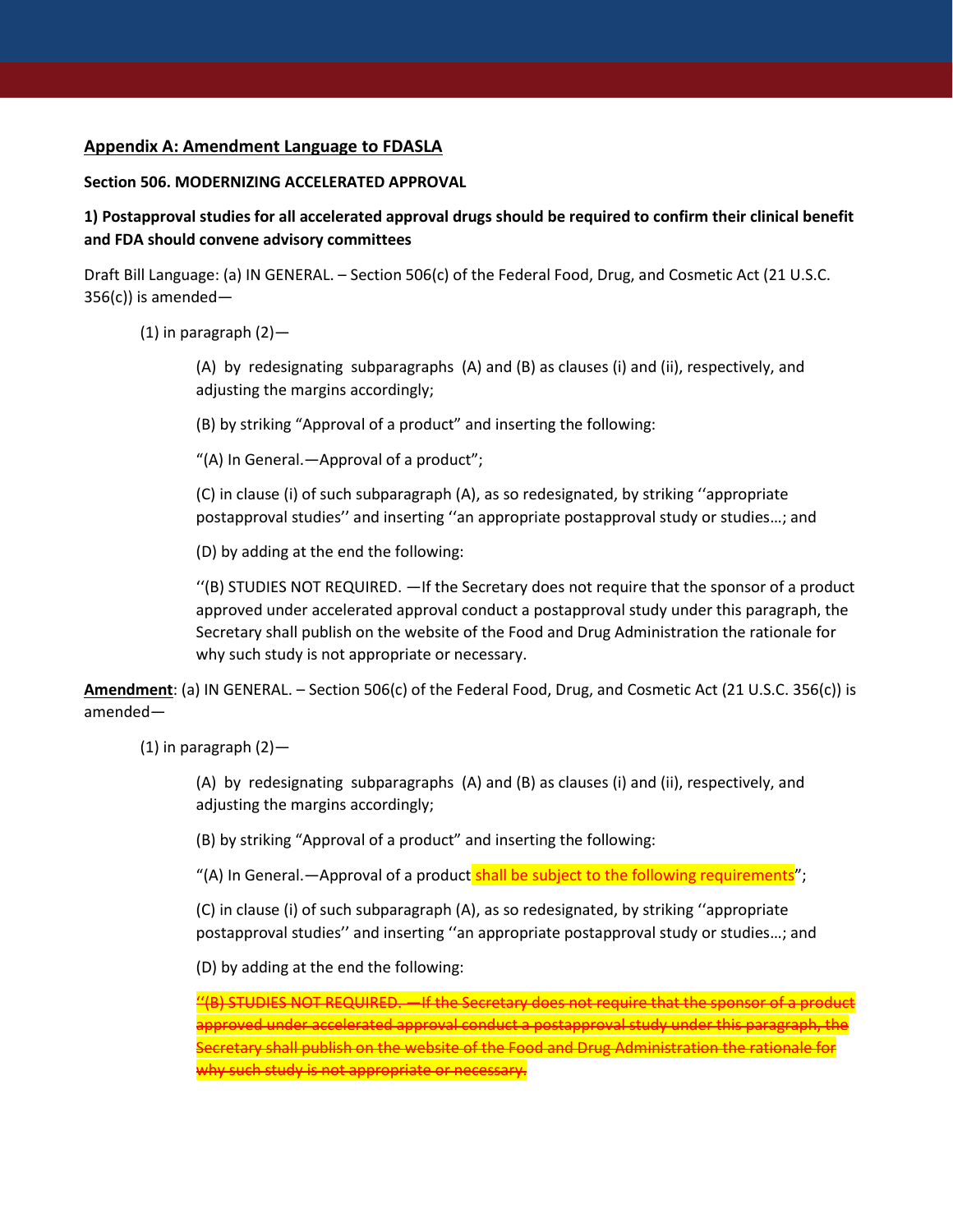**Justification:** Accelerated approval drugs are approved by the FDA based on a surrogate endpoint (e.g. changes of a lab test value or in imaging) thought to be predictive of meaningful, clinical benefit for patients (e.g. reduction in deaths or hospitalizations). In exchange for earlier access for patients to potentially promising treatments, manufacturers are expected to complete confirmatory postapproval studies that confirm the drug's predicted clinical benefit. These studies are critical in providing certainty to patients and clinicians that these unproven treatments truly have a meaningful clinical benefit and thus, the FDA should require these studies.

**NOTE: Short of this amendment that would allow FDA to require postapproval studies for all accelerated approval drugs, the proposed section within the draft legislation entitled "STUDIES NOT REQUIRED" could be considered where FDA would have to make transparent their rationale for not requiring such studies.**

#### **2) FDA should be required to convene advisory committees for all accelerated approval drugs.**

Draft Bill Language: (a) IN GENERAL. – Section 506(c) of the Federal Food, Drug, and Cosmetic Act (21 U.S.C.  $356(c)$ ) is amended—

(1) in paragraph (2)—

(A) by redesignating subparagraphs (A) and (B) as clauses (i) and (ii), respectively, and adjusting the margins accordingly;

(B) by striking "Approval of a product" and inserting the following:

"(A) In General.—Approval of a product";

(C) in clause (i) of such subparagraph (A), as so redesignated, by striking ''appropriate postapproval studies'' and inserting ''an appropriate postapproval study or studies…; and

(D) by adding at the end the following:

''(B) STUDIES NOT REQUIRED. —If the Secretary does not require that the sponsor of a product approved under accelerated approval conduct a postapproval study under this paragraph, the Secretary shall publish on the website of the Food and Drug Administration the rationale for why such study is not appropriate or necessary.

**Amendment**: (a) IN GENERAL. – Section 506(c) of the Federal Food, Drug, and Cosmetic Act (21 U.S.C. 356(c)) is amended—

(1) in paragraph  $(2)$ —

(A) by redesignating subparagraphs (A) and (B) as clauses (i) and (ii), respectively, and adjusting the margins accordingly;

(B) by striking "Approval of a product" and inserting the following:

"(A) In General.—Approval of a product shall be subject to the following requirements";

(C) in clause (i) of such subparagraph (A), as so redesignated, by striking ''appropriate postapproval studies'' and inserting ''an appropriate postapproval study or studies…; and

(D) by adding at the end the following: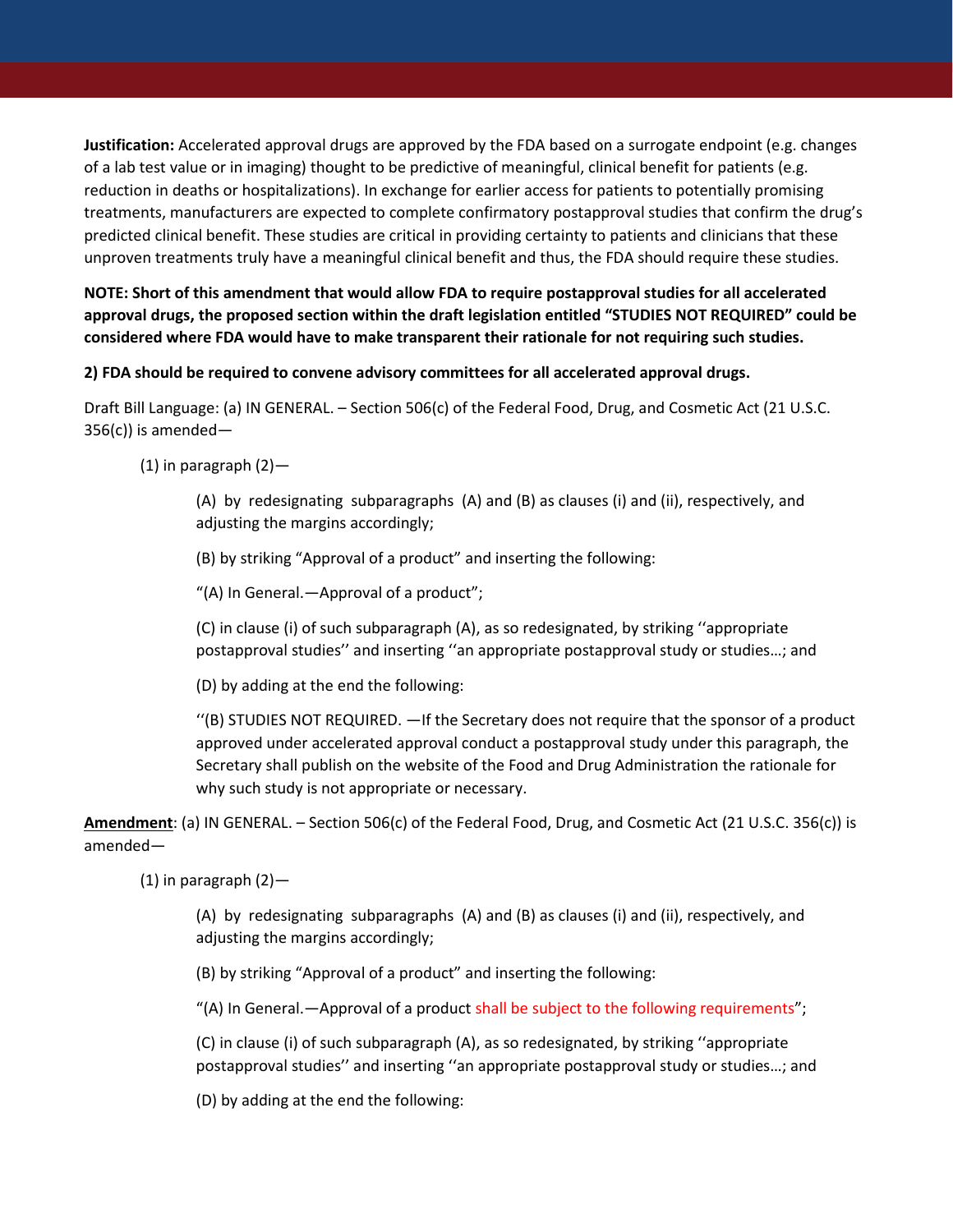''(B) STUDIES NOT REQUIRED. —If the Secretary does not require that the sponsor of a product approved under accelerated approval conduct a postapproval study under this paragraph, the Secretary shall publish on the website of the Food and Drug Administration the rationale for why such study is not appropriate or necessary.

''(iii) That the Secretary convene and consult an advisory committee on the evidentiary standards for accelerated approval as well as the design of postapproval studies to verify and describe the predicted effect on irreversible morbidity or mortality or other clinical benefit.

**Justification:** Recent research has found that FDA has less often convened their own advisory committees of independent experts over time. Between 2010 and 2021, FDA went from convening these committees for 55% to 6% of approved drugs annually. Particularly for accelerated approval drugs where approval is based on less evidence, FDA should convene these experts to offer their recommendations for these approvals and also discuss the design of postapproval studies.

### **3) Real-world evidence should be allowed to complement, not supplant clinical trials to fulfill postapproval study requirements.**

Draft Bill Language: "(A) In General.—Approval of a product";

(C) in clause (i) of such subparagraph (A), as so redesignated, by striking ''appropriate postapproval studies'' and inserting ''an appropriate postapproval study or studies (which may be augmented or supported by real world evidence)"; and

**Amendment:** "(A) In General.—Approval of a product";

(C) in clause (i) of such subparagraph (A), as so redesignated, by striking ''appropriate postapproval studies" and inserting "an appropriate postapproval study or studies (which may be augmented-or supported by real world evidence)"; and

**Justification:** Prior research has shown that none of the required confirmatory trials for drugs granted accelerated approval between 209 and 2018 could be replicated using existing real-world evidence such as electronic health record or medical claims data. Thus, this demonstrates that existing real-world evidence is insufficient for demonstrating clinical benefit of accelerated approval drugs, but could be used to supplement clinical trial data.

**4) Automatic expiration of unproven accelerated approval drugs should be reinstated** 

**Amendment: (following (B) EXPEDITED PROCEDURES)** (C) AUTOMATIC EXPIRATION.—The approval of a product approved under accelerated approval after the date of enactment of the Accelerated Approval Integrity Act of 2022 shall automatically expire 1 year after any target date of study completion included in an agreement described in clause(ii) of paragraph(2)(A), and in no case later than 5 years after the date on which the product is approved, unless—

''(i) a study required to verify and describe the predicted effect on irreversible morbidity or mortality or other clinical benefit of the product has verified that predicted effect; or

''(ii) the Secretary has determined that adequate progress has been made on completion of postapproval studies required under paragraph (2)(A).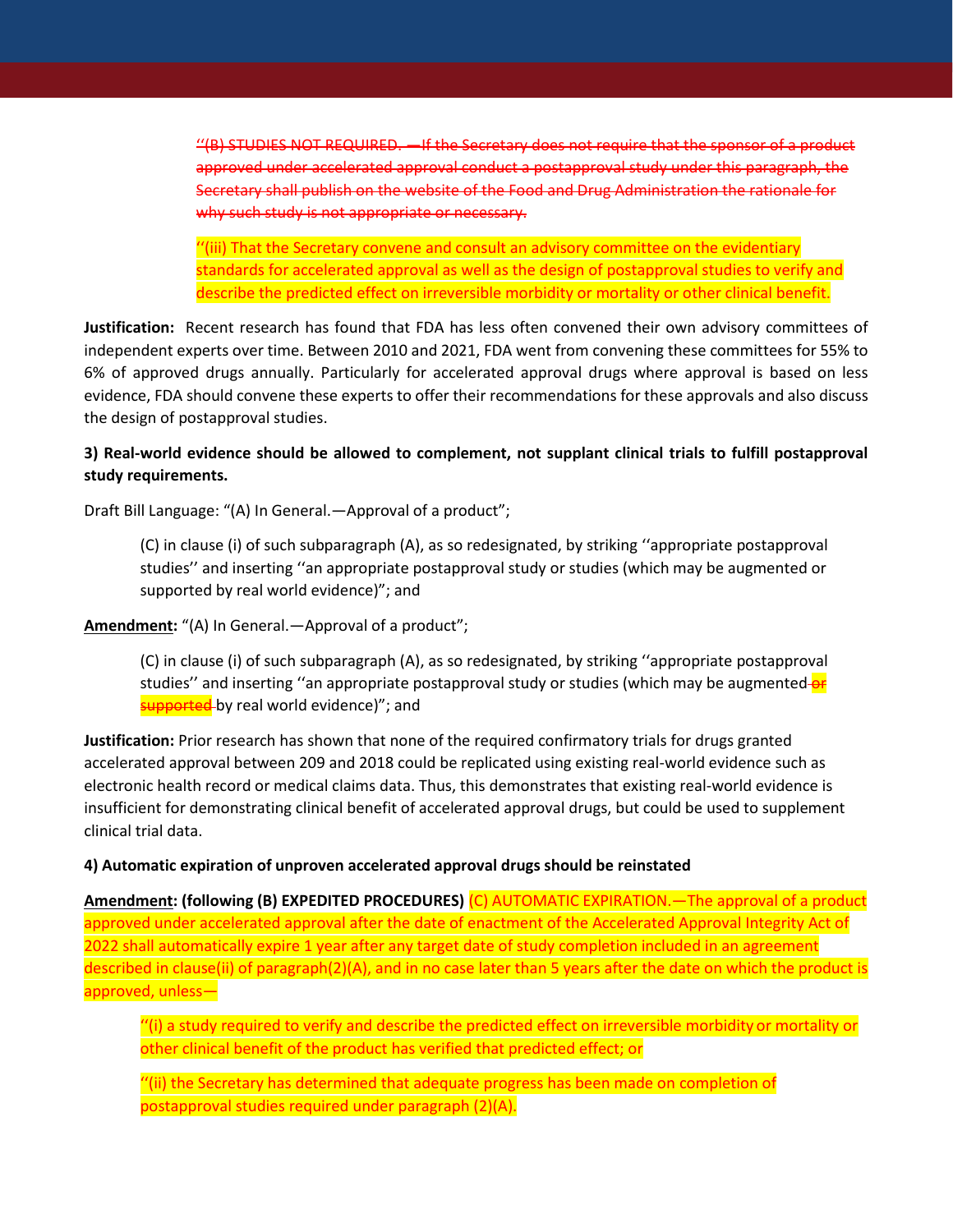**Justification:** Accelerated approval drugs remain on the market for years despite manufacturers failing to initiate or demonstrate clinical benefit. An investigation from the *The BMJ* found that 10% of drugs granted accelerated approval had no proven clinical benefit and remained available for patients for more than 5 years. Due to the current, lengthy process for FDA to withdraw accelerated approval drugs with no proven clinical benefit, the agency instead relies on manufacturers to voluntarily withdraw their drugs from the market instead, which may occur long after patients have suffered medical and financial harms. Research has shown that the median duration for completing postapproval studies is 17 months, so 5 years following accelerated approval would be a generous allowance.

## **5) Unnecessary barriers to withdrawing unproven accelerated approval drugs from the market should be removed.**

Draft Bill Language: (B) EXPEDITED PROCEDURES DESCRIBED.— Expedited procedures described in this subparagraph shall consist of, prior to the withdrawal of accelerated approval—

- (i) providing the sponsor with—
	- (I) due notice;
	- (II) an explanation of the proposed withdrawal;

(III) an opportunity for a meeting with the Commissioner of Food and Drugs or the Commissioner's designee; and

- (IV) an opportunity for written appeal to—
	- (aa) the Commissioner of Food and Drugs; or

(bb) a designee of the commissioner who has not participated in the proposed withdrawal of approval (other than a meeting pursuant to subclause (III)) and is not a subordinate of an individual (other than the Commissioner) who participated in such proposed withdrawal;

- (i) providing an opportunity for public comment on the notice proposing to withdraw approval;
- (ii) the publication of a summary of the public comments received, and the Secretary's response to such comments, on the website of the Food and Drug Administration; and
- (iii) convening and consulting an advisory committee on issues related to the proposed withdrawal, if requested by the sponsor and if no such advisory committee has previously advised the Secretary on such issues with respect to the withdrawal of the product prior to the sponsor's request.

**Amendment**: (B) EXPEDITED PROCEDURES DESCRIBED.— Expedited procedures described in this subparagraph shall consist of, prior to the withdrawal of accelerated approval—

- (i) providing the sponsor with—
	- (I) due notice;
	- (II) an explanation of the proposed withdrawal;